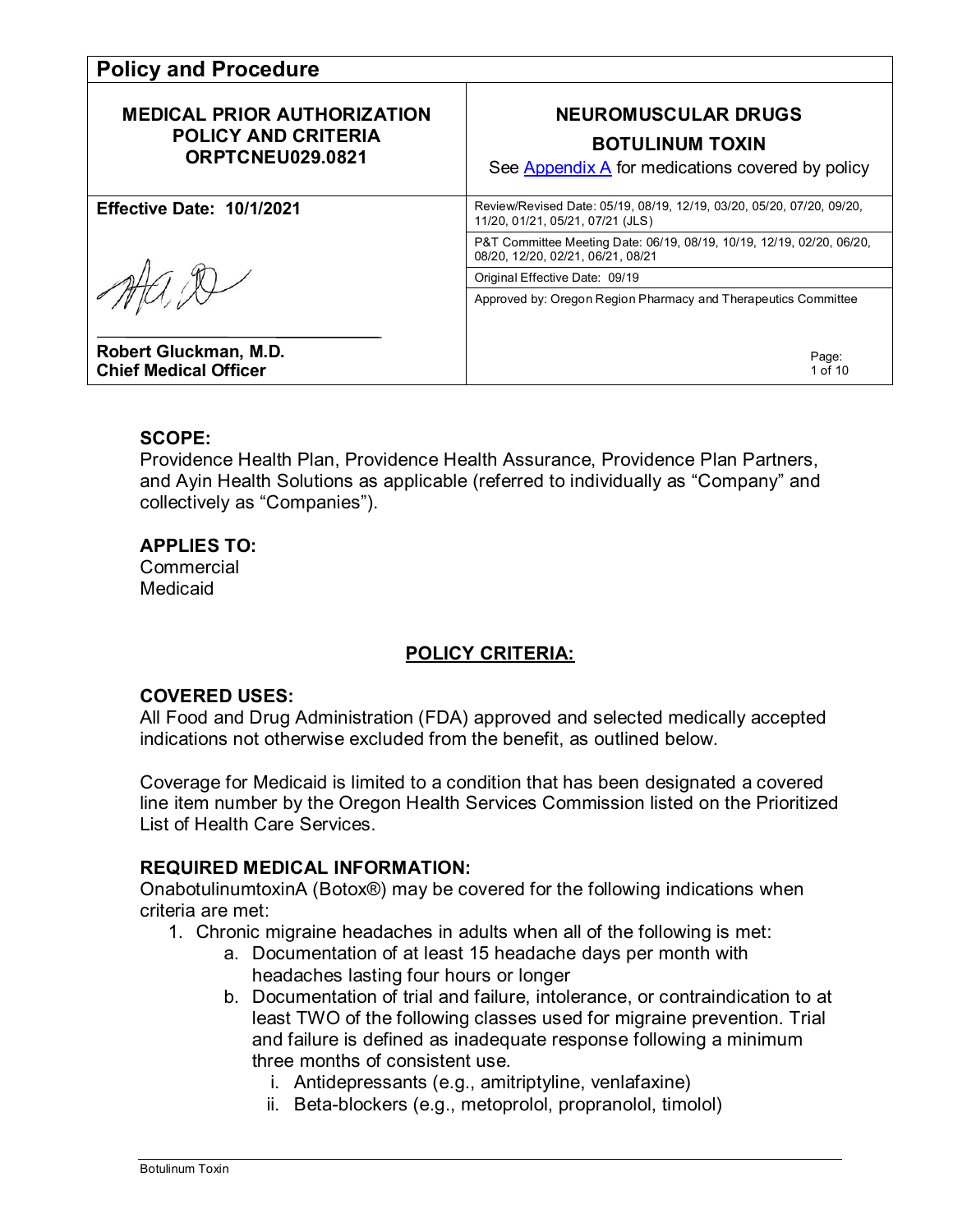# **NEUROMUSCULAR DRUGS BOTULINUM TOXIN**

See [Appendix A](#page-9-0) for medications covered by policy

- iii. Antiepileptic's (e.g., divalproex, valproate, topiramate)
- c. For patients established on a Calcitonin Gene Related Peptide (CGRP) receptor antagonist for migraine prophylaxis, combination therapy with Botox® may be considered medically necessary if the following criteria are met:
	- i. The patient has been established on, and adherent to, CGRP prophylaxis therapy (i.e., Aimovig®, Emgality®, Ajovy®) for at least six months and has a documented improvement in frequency and/or severity of migraine headaches
	- ii. Patient continues to have at least 15 headache days per month with headaches lasting four hours or longer, despite use of CGRP prophylaxis monotherapy
- d. Reauthorization for Botox® monotherapy or combination therapy with CGRP for prophylaxis will require documentation of a 30% reduction in headache days from baseline.
- 2. Spasticity in patients at least two years of age
- 3. Cervical dystonia in adults
- 4. Strabismus and blepharospasm associated with dystonia in patients at least 12 years of age
- 5. Severe axillary hyperhidrosis in adults after documented trial and failure, intolerance or contraindication to topical agents
	- a. Note: The safety and effectiveness of onabotulinumtoxinA for hyperhidrosis in other body areas have not been established.
- 6. Overactive bladder in adults with:
	- a. Symptoms of urge urinary incontinence, urgency, and frequency
	- b. Documented trial and failure, intolerance, or contraindication to at least one month of anticholinergic medication (e.g., oxybutynin, tolterodine)
- 7. Urinary incontinence in patients at least five years of age:
	- a. Due to detrusor over activity related to a neurologic condition (e.g., spinal cord injury, multiple sclerosis)
	- b. Documented trial and failure, intolerance, or contraindication at least one month of anticholinergic medication (e.g., oxybutynin, tolterodine)
- 8. Excessive salivation due to advanced Parkinson's disease
- 9. Hemifacial spasm
- 10. Chronic anal fissure when *all* of the following is met:
	- a. Prescribed by, or in consultation with, a gastroenterologist or colorectal surgeon
	- b. Documentation of trial and failure, intolerance, or contraindication to at least six weeks of therapy with either topical nitrates or topical calcium channel blockers
	- c. One of the following: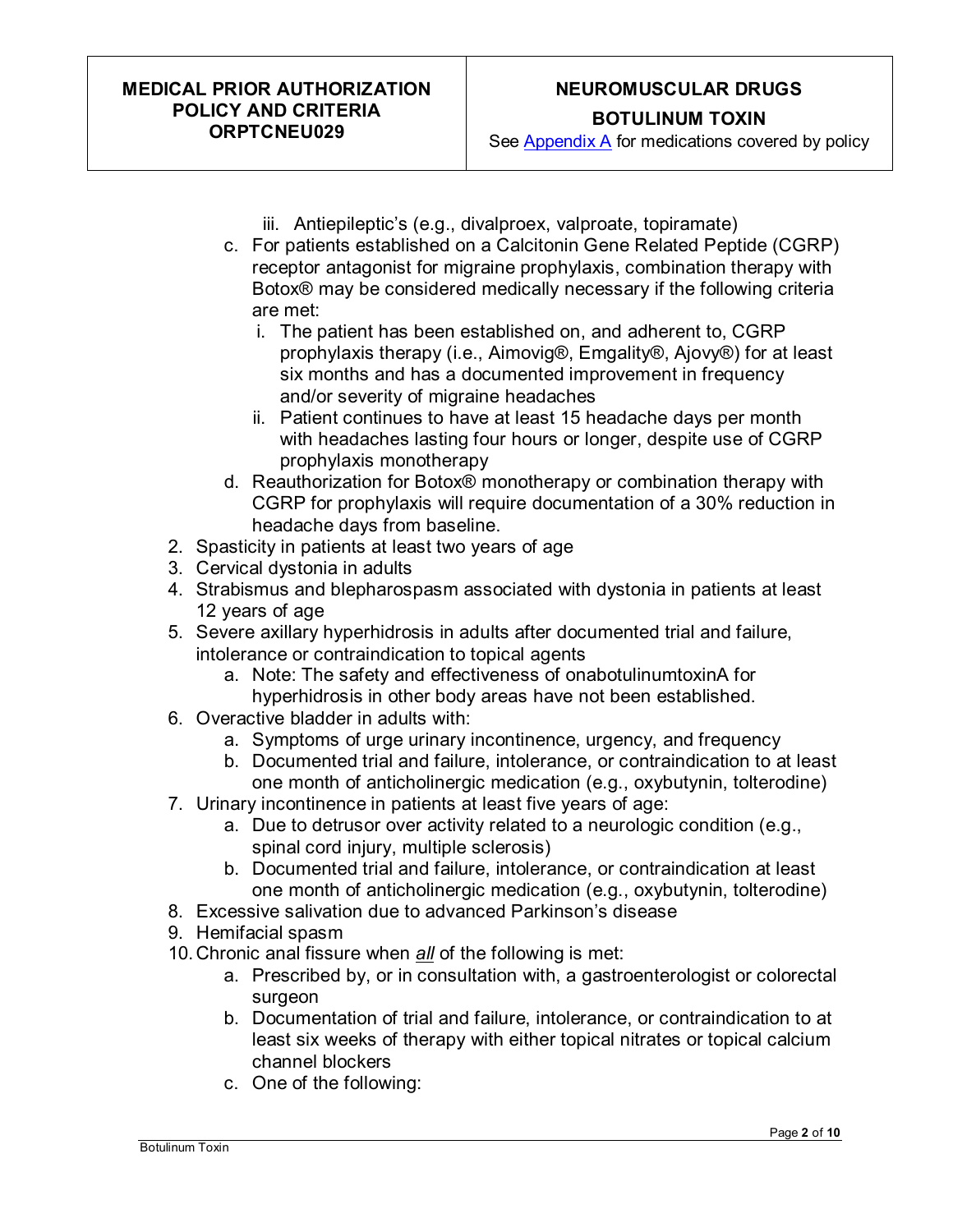# **NEUROMUSCULAR DRUGS BOTULINUM TOXIN**

See [Appendix A](#page-9-0) for medications covered by policy

- i. Documentation that the patient is not a good candidate for surgery or appropriate medical rationale is provided for avoiding surgery
- ii. Botox® is to be used in conjunction with fissurotomy
- d. The use of Botox® in combination with sphincterotomy or anal advancement flap is considered **experimental and investigational** and will not be covered
- 11.Spastic dysphonia (laryngeal dystonia) for adductor type when prescribed by, or in consultation with, a specialist in laryngology
- 12.Achalasia in patients ineligible for definitive treatments, such as pneumatic dilation, surgical myotomy or peroral endoscopic myotomy (POEM)
	- a. The use of Botox® in combination with pneumatic dilation is considered **experimental and investigational** and will not be covered

AbobotulinumtoxinA (Dysport®) may covered for the following indications:

- 1. Spasticity in patients 2 years of age and older
- 2. Cervical dystonia in adults
- 3. Blepharospasm in adults

IncobotulinumtoxinA (Xeomin®) may covered for the following indications:

- 1. Chronic sialorrhea in patients two years and older
- 2. Upper limb spasticity in patients at least two years of age
- 3. Cervical dystonia in adults
- 4. Blepharospasm in adults

RimabotulinumtoxinB (Myobloc®) may covered for the following indications:

- 1. Cervical dystonia in adults
- 2. Chronic sialorrhea in adult patients

#### **EXCLUSION CRITERIA:**

- When the above criteria are not met, botulinum toxin is considered **investigational and not covered.**
- Botulinum toxin is considered **cosmetic and is not covered** for the treatment of glabellar lines and/or fine wrinkles on the face.
	- o PrabotulinumtoxinA (Jeuveau®) will **not be covered** as it is only FDA approved for the treatment of glabellar lines and/or fine wrinkles on the face.

#### **AGE RESTRICTIONS:** N/A

#### **PRESCRIBER RESTRICTIONS:** N/A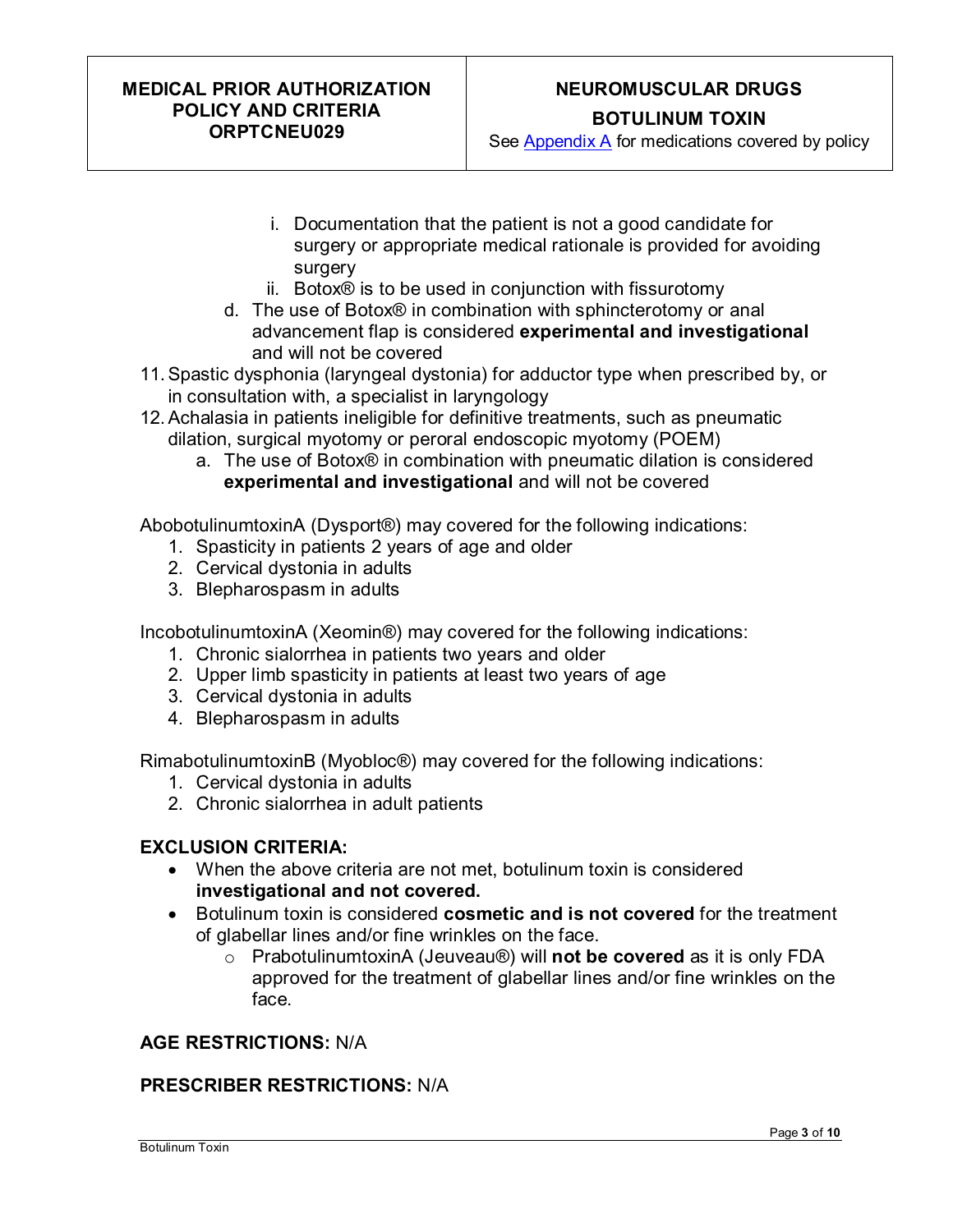# **NEUROMUSCULAR DRUGS BOTULINUM TOXIN**

See [Appendix A](#page-9-0) for medications covered by policy

#### **COVERAGE DURATION:**

Initial authorization and reauthorization will be approved for one year

**\_\_\_\_\_\_\_\_\_\_\_\_\_\_\_\_\_\_\_\_\_\_\_\_\_\_\_\_\_\_\_\_\_\_\_\_\_\_\_\_\_\_\_\_\_\_\_\_\_\_\_\_\_\_\_\_\_\_\_\_\_\_\_\_\_\_\_** *Requests for indications that were approved by the FDA within the previous six (6) months may not have been reviewed by the health plan for safety and effectiveness and inclusion on this policy document. These requests will be reviewed using the New Drug and or Indication Awaiting P&T Review; Prior Authorization Request ORPTCOPS047.*

*Requests for indications that were approved by the FDA within the previous six (6) months may not have been reviewed by the health plan for safety and effectiveness and inclusion on this policy document. These requests will be reviewed using the New Drug and or Indication Awaiting P&T Review; Prior Authorization Request ORPTCOPS047*

*Requests for a non-FDA approved (off-label) indication requires the proposed indication be listed in either the American Hospital Formulary System (AHFS), Drugdex, or the National Comprehensive Cancer Network (NCCN) and is considered subject to evaluation of the prescriber's medical rationale, formulary alternatives, the available published evidence-based research and whether the proposed use is determined to be experimental/investigational.* 

*Coverage for Medicaid is limited to a condition that has been designated a covered line item number by the Oregon Health Services Commission listed on the Prioritized List of Health Care Services.*

*Coverage decisions are made on the basis of individualized determinations of medical necessity and the experimental or investigational character of the treatment in the individual case.*

#### **INTRODUCTION:**

Botulinum toxin injections are used to treat various focal muscle spastic disorders and excessive muscle contractions such as dystonias, spasms, twitches, etc. These drugs produce a presynaptic neuromuscular blockade by preventing the release of acetylcholine from the nerve endings. The resulting chemical denervation of muscle produces local paresis or paralysis and allows individual muscles to be weakened selectively. Botulinum toxins have the advantage of being potent neuromuscular blocking agents with good selectivity and duration of action.

Botulinum toxins types A and B are neurotoxins produced by Clostridium Botulinum. Botulinum Toxin Type A and Botulinum Toxin Type B have many similarities and as experience has been gained, medical consensus has gradually developed that the two toxins have similar, but not identical, properties. Each botulinum toxin product is pharmacologically and clinically distinct, and therefore, not interchangeable with any other botulinum toxin product. As a result, approved indications for the two toxins differ.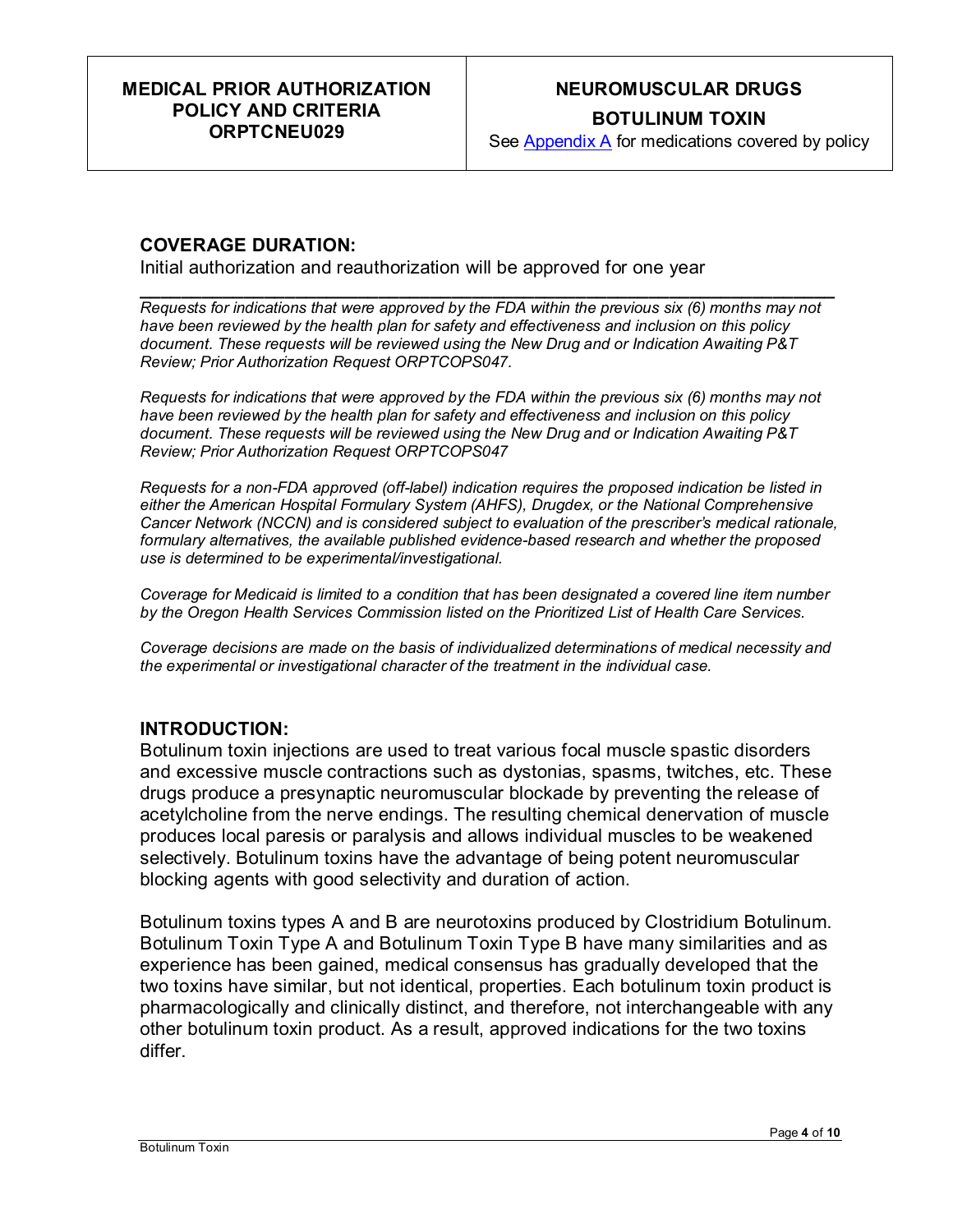# **NEUROMUSCULAR DRUGS BOTULINUM TOXIN**

See [Appendix A](#page-9-0) for medications covered by policy

The rationale for treatment is to create temporary paralysis of sufficient depth and duration that the injected muscles become slightly atrophied and stretched. The antagonist muscle shortens simultaneously taking up the slack created by agonist paralysis. After several weeks enervation to the injected muscle returns. The safety and efficacy of long term use of Botox, Myobloc, Dysport or Xeomin is unknown.

#### **FDA APPROVED INDICATIONS:**

Botox® (onabotulinumtoxinA)

- Bladder Dysfunction in adults
- Chronic Migraine in adults
- Spasticity in patients 2 years of age and older
	- $\circ$  Limitations of Use: has not been shown to improve upper extremity functional abilities, or range of motion at a joint affected by a fixed contracture.
- Cervical dystonia in adults
- Primary axillary hyperhidrosis in adults that is inadequately managed with topical agents
	- $\circ$  Limitations of use:
		- Safety and effectiveness for hyperhidrosis in other body areas have not been established. Weakness of hand muscles and blepharoptosis may occur in patients who receive treatment for palmar hyperhidrosis and facial hyperhidrosis, respectively. Patients should be evaluated for potential causes of secondary hyperhidrosis (e.g., hyperthyroidism) to avoid symptomatic treatment of hyperhidrosis without the diagnosis and/or treatment of the underlying disease
		- Safety and effectiveness have not been established for the treatment of axillary hyperhidrosis in pediatric patients under age 18
- Blepharospasm and strabismus associated with dystonia, including benign essential blepharospasm or VII nerve disorders in patients 12 years of age and older.
- Pediatric Detrusor Overactivity associated with a Neurologic Condition

Dysport® (abebotulinumtoxinA)

- Glabellar Lines
- Cervical dystonia in adults

Spasticity in patients 2 years of age and older Myobloc® (rimabotulinumtoxinB)

- Cervical dystonia in adults
- Chronic sialorrhea in adults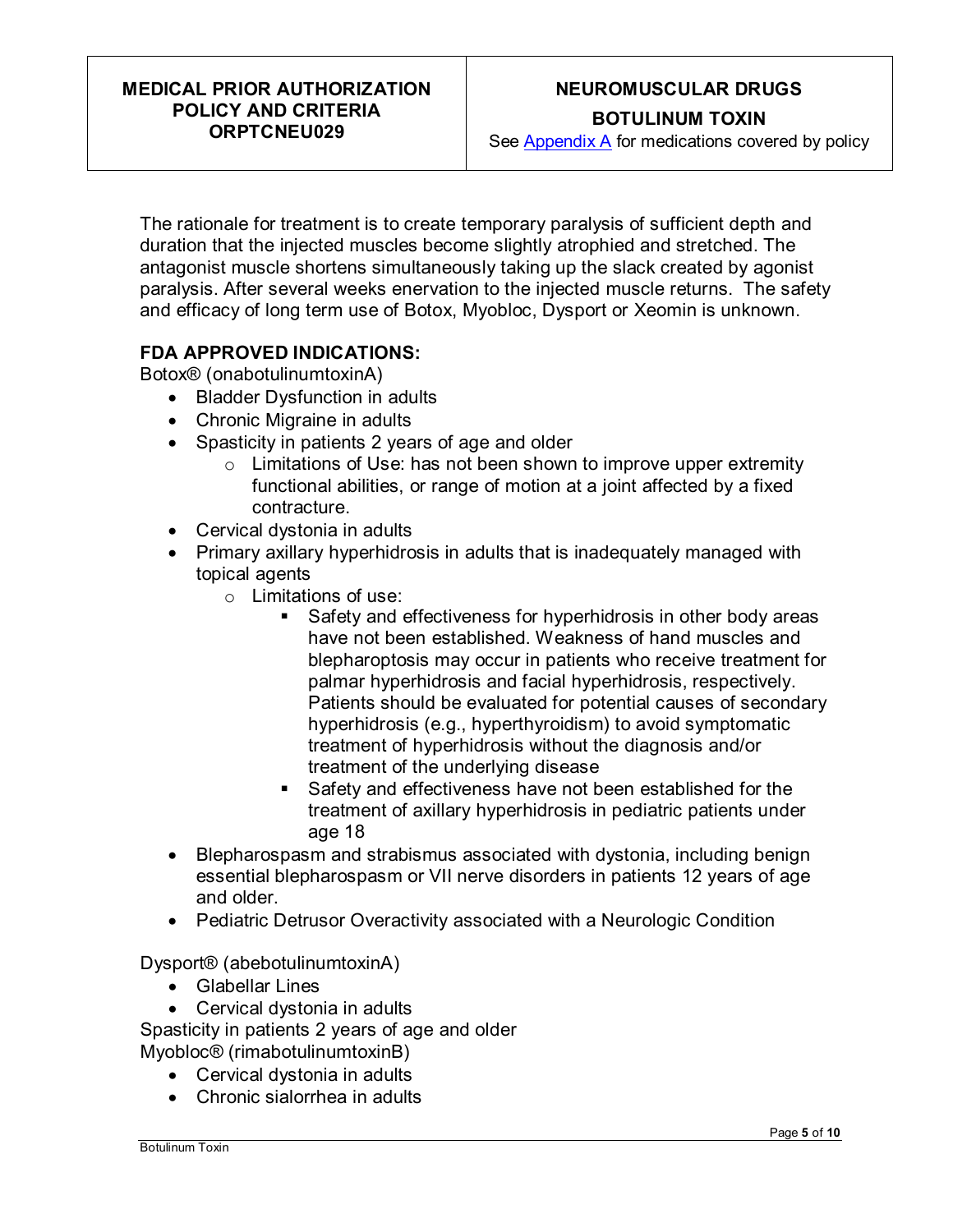# **NEUROMUSCULAR DRUGS**

**BOTULINUM TOXIN**

See [Appendix A](#page-9-0) for medications covered by policy

Xeomin® (incobotulinumtoxinA)

- Chronic Sialorrhea in patients 2 years and older
- Glabellar Lines
- Cervical dystonia in adult patients
- Upper limb spasticity in adult patients
- Upper limb spasticity in pediatric patients 2 to 17 years of age, excluding spasticity caused by cerebral palsy
- Blepharospasm in adult patients

Jeuveau® (prabotulinumtoxinA-xvfs)

• Glabellar Lines

#### **POSITION STATEMENT:**

The safety and efficacy of long term use of Botox, Myobloc, Dysport or Xeomin is unknown.

The policy criteria was developed based on medically accepted indications for the specific products. Medically accepted refers to FDA approved or generally recognized as efficacious by certain drug compendia references (e.g., DrugDex, AHFS).

#### *Migraine Headache Prophylaxis*

The [2018 American Headache Society \(AHS\) Consensus Statement](https://headachejournal.onlinelibrary.wiley.com/doi/epdf/10.1111/head.13456) uses the International Classification of Headache Disorders definition of chronic migraines as follows:

- A. Migraine-like or tension-type-like headache on ≥15 days/month for >3 months that fulfill criteria B and C
- B. Occurring in a patient who has had at least 5 attacks fulfilling criteria B-D for migraine without aura and/or criteria B and
- C. C for migraine with aura
- D. On ≥8 days/month for >3 months, fulfilling any of the following:
	- 1. Criteria C and D migraine without aura
	- 2. Criteria B and C for migraine with aura
	- 3. Believed by the patient to be migraine at onset and relieved by a triptan or ergot derivative
- E. Not better accounted for by another diagnosis

Furthermore, the AHS recommends initiation of prophylactic treatment when any of the following occurs: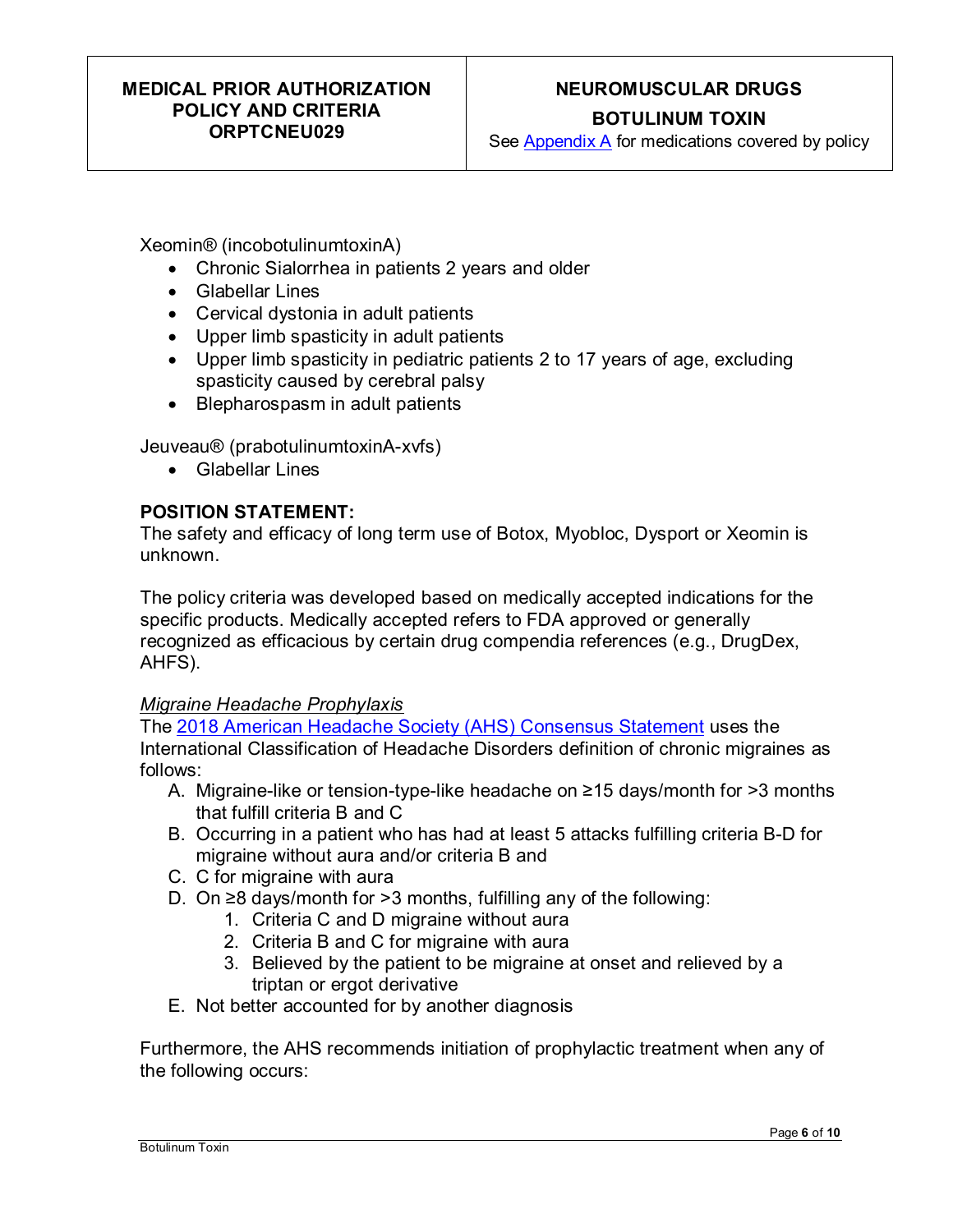# **NEUROMUSCULAR DRUGS BOTULINUM TOXIN**

See [Appendix A](#page-9-0) for medications covered by policy

- Attacks significantly interfere with patients' daily routines despite acute treatment
- Frequent attacks (≥4 monthly headache days)
- Contraindication to, failure, or overuse of acute treatments, with overuse defined as:
	- $\circ$  10 or more days per month for ergot derivatives, triptans, opioids, combination analgesics, and a combination of drugs from different classes that are not individually overused
	- $\circ$  15 or more days per month for non-opioid analgesics, acetaminophen, and nonsteroidal anti-inflammatory drugs
- Adverse events with acute treatments
- Patient preference

Treatments with established efficacy for migraine prophylaxis include antiepileptic drugs (*i.e.,* divalproex sodium, valproate sodium, topiramate), beta-blockers (*i.e.,* metoprolol, propranolol, and timolol), triptans (*i.e.,* frovatriptan for short-term prevention of menstrual migraines), onabotulinumtoxinA, and calcitonin gene-related peptide (CGRP) receptor antagonists [*i.e.,* erenumab (Aimovig®), fremanezumab (Ajovy®), and galcanezumab (Emgality®)].

CGRP receptor antagonists are a newer class of medications indicated for migraine prophylaxis. The clinical trials for the prophylaxis CGRP agents excluded patients that were currently using botulinum toxin. There is currently no clinical information to support use of combination therapy. The AHS statement includes recommendations that adding on injectable CGRP therapy to oral preventive therapies is appropriate given the lack of drug-drug interactions.

#### *Chronic Anal Fissure*

The [2014 American College of Gastroenterology guidelines](https://journals.lww.com/ajg/Fulltext/2014/08000/ACG_Clinical_Guideline__Management_of_Benign.7.aspx) outline the diagnosis and management of chronic anal fissure. They define anal fissure as an "ulcer-like, longitudinal tear in the midline of the anal canal" and define chronic as lasting more than 8-12 weeks with edema and fibrosis.

Treatment typically consists of topical agents targeting the relief of spams, such as topical nitrates, such as 0.2% nitroglycerin ointment applied twice for 6-8 weeks, and topical calcium channel blockers (CCBs), such as 2% diltiazem applied twice daily for 6–8 weeks. While these therapies are minimally invasive and typically inexpensive, the rate of healing are considered only marginally better than placebo for nitrates, to have "insufficient data to conclude whether [topical CCBs] are superior to placebo." Botulinum toxin has healing rates superior than placebo (60- 80%) and patients may be retreated on relapse with similar healing rates. Patients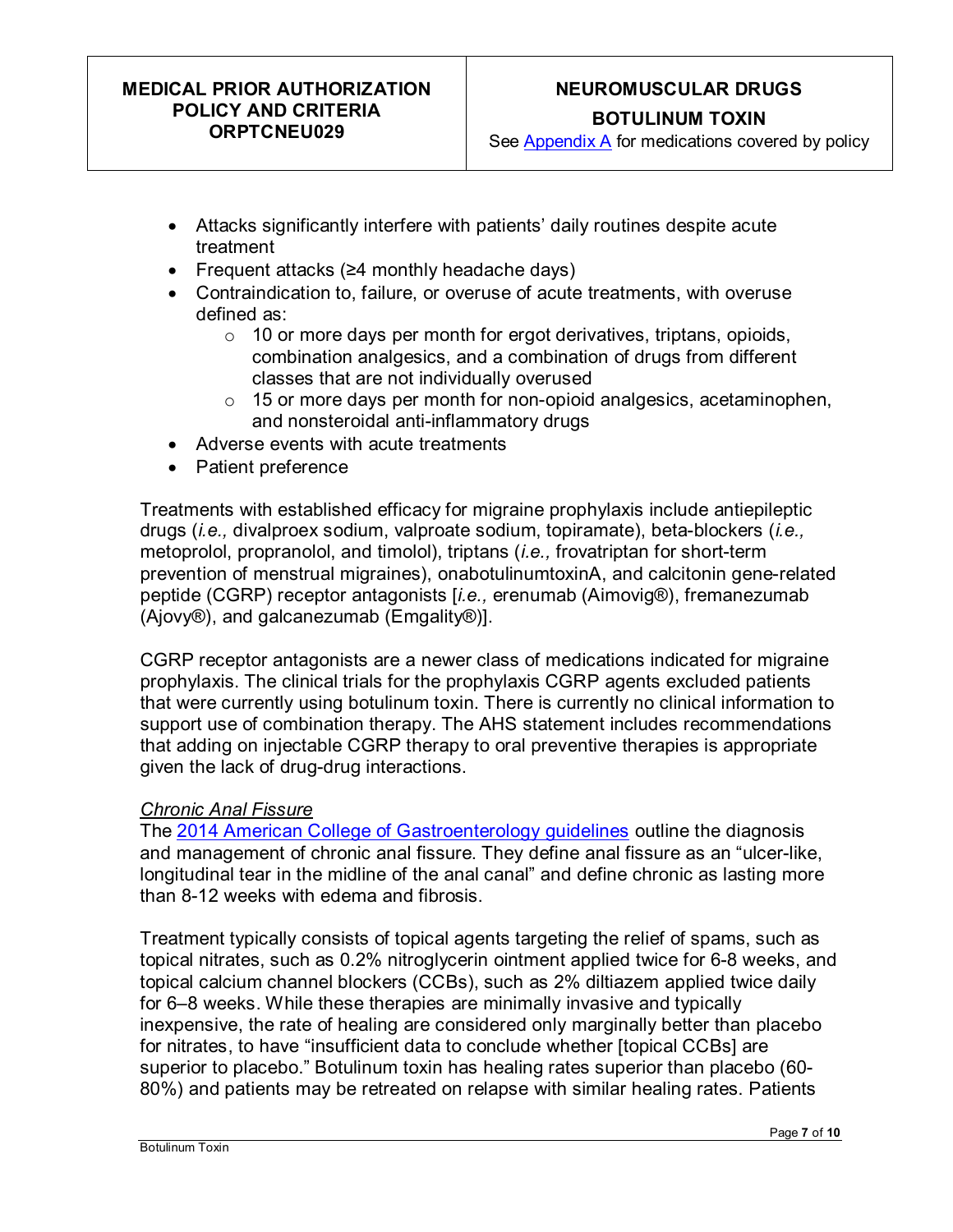# **NEUROMUSCULAR DRUGS BOTULINUM TOXIN**

See [Appendix A](#page-9-0) for medications covered by policy

considered medical refractory to these treatments should be referred for surgical evaluation. Lateral internal sphincterotomy (LIS) is preferred over manual anal dilation due to better outcomes and less incontinence adverse effects. However, there is still a risk of incontinence, so topical and injectable therapies continue to be used, despite better efficacy with LIS. A systematic review found that LIS was statistically significantly better in healing rates and recurrence rates than Botox®

Recommendation: "Gastroenterologists and other providers should refer patients who do not respond to conservative or pharmacologic treatment for local injections of botulinum toxin (strong recommendation, low quality of evidence) or surgical internal anal sphincterotomy (strong recommendation, high quality of evidence)."

#### *Achalasia*

Achalasia is a rare mobility disorder of the esophagus and can lead to gastrointestinal issues such as progressive dysphagia to solids and liquids, heartburn, chest pain, regurgitation, and varying degrees of weight loss or nutritional deficiencies. [The American College of Gastroenterology \(ACG\) Clinical Guidelines:](https://journals.lww.com/ajg/Fulltext/2020/09000/ACG_Clinical_Guidelines__Diagnosis_and_Management.18.aspx)  [Diagnosis and Management of Achalasia](https://journals.lww.com/ajg/Fulltext/2020/09000/ACG_Clinical_Guidelines__Diagnosis_and_Management.18.aspx) recommends botulinum toxin as first-line therapy for patients with achalasia that are unfit for definitive therapies [i.e., pneumatic dilation, surgical myotomy or peroral endoscopic myotomy (POEM)].

#### **CPT/HCPCS Codes**

| <b>All Lines of Business Except Medicare</b> |                                                                                                                                                                                    |  |
|----------------------------------------------|------------------------------------------------------------------------------------------------------------------------------------------------------------------------------------|--|
| <b>Prior Authorization Required</b>          |                                                                                                                                                                                    |  |
| 31513                                        | Laryngoscopy, indirect; with vocal cord injection                                                                                                                                  |  |
| 31570                                        | Laryngoscopy, direct, with injection into vocal cord(s), therapeutic                                                                                                               |  |
| 31571                                        | Laryngoscopy, direct, with injection into vocal cord(s), therapeutic; with<br>operating microscope or telescope                                                                    |  |
| 31573                                        | Laryngoscopy, flexible; with therapeutic injection(s) (eg, chemodenervation<br>agent or corticosteroid, injected percutaneous, transoral, or via endoscope<br>channel), unilateral |  |
| 43192                                        | Esophagoscopy, rigid, transoral; with directed submucosal injection(s), any<br>substance                                                                                           |  |
| 43201                                        | Esophagoscopy, flexible, transoral; with directed submucosal injection(s), any<br>substance                                                                                        |  |
| 43236                                        | Esophagogastroduodenoscopy, flexible, transoral; with directed submucosal<br>injection(s), any substance                                                                           |  |
| 46505                                        | Chemodenervation of internal anal sphincter                                                                                                                                        |  |
| 52287                                        | Cystourethroscopy, with injection(s) for chemodenervation of the bladder                                                                                                           |  |
| 64611                                        | Chemodenervation of parotid and submandibular salivary glands, bilateral                                                                                                           |  |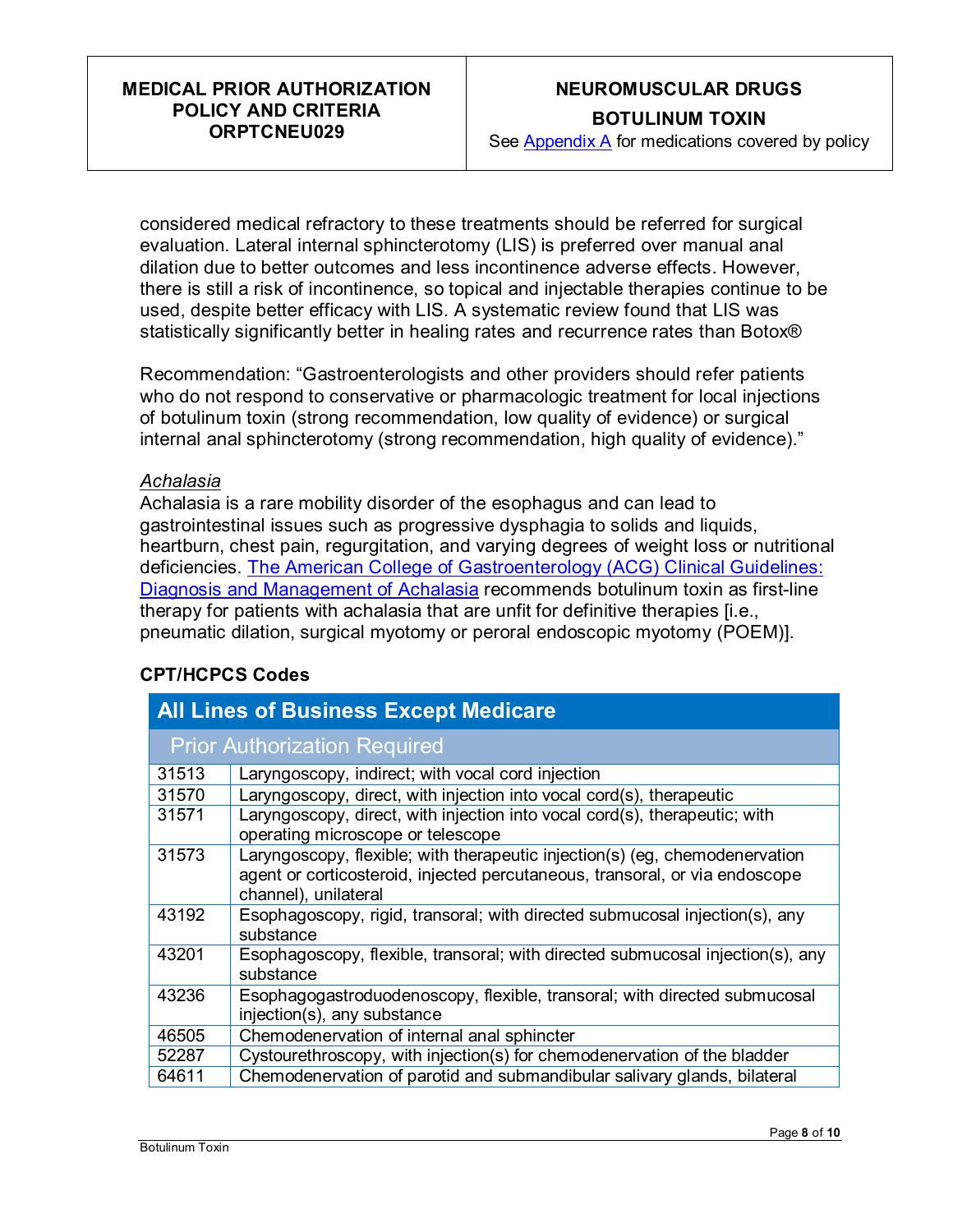# **NEUROMUSCULAR DRUGS**

**BOTULINUM TOXIN**

See **Appendix A** for medications covered by policy

| 64612                                                                          | Chemodenervation of muscle(s); muscle(s) innervated by facial nerve,<br>unilateral (eg, for blepharospasm, hemifacial spasm)                                      |  |
|--------------------------------------------------------------------------------|-------------------------------------------------------------------------------------------------------------------------------------------------------------------|--|
| 64615                                                                          | Chemodenervation of muscle(s); muscle(s) innervated by facial, trigeminal,<br>cervical spinal and accessory nerves, bilateral (eg, for chronic migraine)          |  |
| 64616                                                                          | Chemodenervation of muscle(s); neck muscle(s), excluding muscles of the<br>larynx, unilateral (eg, for cervical dystonia, spasmodic torticollis)                  |  |
| 64617                                                                          | Chemodenervation of muscle(s); larynx, unilateral, percutaneous (eg, for<br>spasmodic dysphonia), includes guidance by needle electromyography, when<br>performed |  |
| 64642                                                                          | Chemodenervation of one extremity; 1-4 muscle(s)                                                                                                                  |  |
| 64643                                                                          | Chemodenervation of one extremity; each additional extremity, 1-4 muscle(s)<br>(List separately in addition to code for primary procedure)                        |  |
| 64644                                                                          | Chemodenervation of one extremity; 5 or more muscles                                                                                                              |  |
| 64645                                                                          | Chemodenervation of one extremity; each additional extremity, 5 or more                                                                                           |  |
|                                                                                | muscles (List separately in addition to code for primary procedure)                                                                                               |  |
| 64646                                                                          | Chemodenervation of trunk muscle(s); 1-5 muscle(s)                                                                                                                |  |
| 64647                                                                          | Chemodenervation of trunk muscle(s); 6 or more muscles                                                                                                            |  |
| 64650                                                                          | Chemodenervation of eccrine glands; both axillae                                                                                                                  |  |
| 64653                                                                          | Chemodenervation of eccrine glands; other area(s) (eg, scalp, face, neck),<br>per day                                                                             |  |
| 67345                                                                          | Chemodenervation of extraocular muscle                                                                                                                            |  |
| 95873                                                                          | Electrical stimulation for guidance in conjunction with chemodenervation (List<br>separately in addition to code for primary procedure)                           |  |
| 95874                                                                          | Needle electromyography for guidance in conjunction with chemodenervation<br>(List separately in addition to code for primary procedure)                          |  |
| J0585                                                                          | Injection, onabotulinumtoxina, 1 unit                                                                                                                             |  |
| J0586                                                                          | Injection, abobotulinumtoxina, 5 units                                                                                                                            |  |
| J0587                                                                          | Injection, rimabotulinumtoxinb, 100 units                                                                                                                         |  |
| J0588                                                                          | Injection, incobotulinumtoxin a, 1 unit                                                                                                                           |  |
| J3590                                                                          | Injection, prabotulinumtoxin a (dump code)                                                                                                                        |  |
| S2340                                                                          | Chemodenervation of abductor muscle(s) of vocal cord                                                                                                              |  |
| S2341                                                                          | Chemodenervation of adductor muscle(s) of vocal cord                                                                                                              |  |
| <b>Unlisted Codes</b>                                                          |                                                                                                                                                                   |  |
| All unlisted codes will be reviewed for medical necessity, correct coding, and |                                                                                                                                                                   |  |
| pricing at the claim level. If an unlisted code is billed related to services  |                                                                                                                                                                   |  |
| addressed in this policy then prior-authorization is required.                 |                                                                                                                                                                   |  |
| 31599                                                                          | Unlisted procedure, larynx                                                                                                                                        |  |
| 43499                                                                          | Unlisted procedure, esophagus                                                                                                                                     |  |
| 64999                                                                          | Unlisted procedure, nervous system                                                                                                                                |  |

#### **REFERENCE/RESOURCES**:

1. Botox package insert. Irvine, CA; Allergan Pharmaceuticals; 2021 Feb.